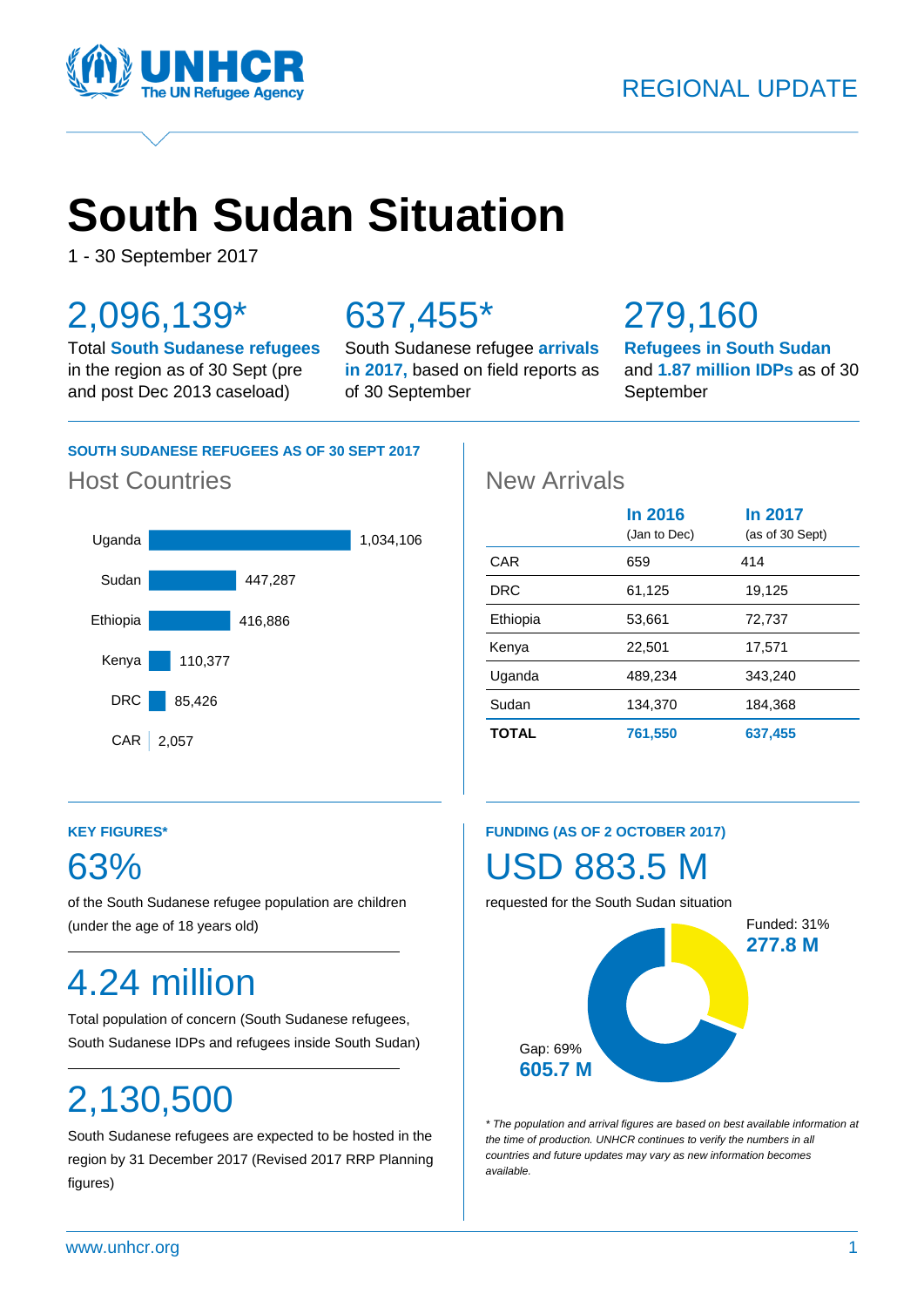

## Regional Highlights

- **Some 47,000 South Sudanese refugees fled South Sudan into neighbouring countries in September, compared to 30,000 in August and 40,000 in July.** The majority of the new arrivals were seeking refuge in Ethiopia following increased conflict near the South Sudan – Ethiopia border. There are now 2.09 million South Sudanese refugees and the Regional Refugee Response Plan projection of 2,130,500 by 31 December 2017 is likely to be exceeded in the coming month.
- **UNHCR hosted a high-level Side Event on the South Sudan situation at the annual Executive Committee meeting in Geneva to further raise the profile of the refugee crisis** to delegates from the international community, South Sudan, refugee hosting countries, UN and NGO officials. The event included moving testimonies from South Sudanese refugees and a panel discussion moderated by the Regional Refugee Coordinator and UNHCR Special Advisor for the South Sudan Situation, Mr. Arnauld Akodjenou, with the participation of Mr. Filippo Grandi, UN High Commissioner for Refugees, Ambassador (Eng.) Mahboub Maalim, Executive Secretary of the Intergovernmental Authority on Development in Eastern Africa (IGAD), Hon. Hussein Mar Nyuot, Minister of Human Affairs and Disaster Management of South Sudan, Mr. Juerg Eglin, Strategy Adviser, Policy and Humanitarian Diplomacy Division, ICRC, Hon. Betty Achan Ogwaro, MP and Member of the Steering Committee of the National Dialogue, and Mr. Ger Duany, UNHCR Regional Goodwill Ambassador. Read more about refugee speaker Milly Lagu, who shared her story with a riveted audience in Geneva: [http://www.unhcr.org/afr/news/stories/2017/10/59dde07b4/unburdened-i-am-the](http://www.unhcr.org/afr/news/stories/2017/10/59dde07b4/unburdened-i-am-the-four-million-i-am-the-80-per-cent.html)[four-million-i-am-the-80-per-cent.html](http://www.unhcr.org/afr/news/stories/2017/10/59dde07b4/unburdened-i-am-the-four-million-i-am-the-80-per-cent.html)
- **UNHCR** operations involved in the South Sudan situation continue to face **severe funding shortfalls**. Details on some of the resulting critical needs and gaps can be found on page 10 of this update. As of 2 October 2017, the overall situation is only 31% funded. UNHCR is currently facing a funding shortfall of 96% in Central African Republic (US\$9.6M), 79% in the Democratic Republic of the Congo (US\$25.3M), 89% in Ethiopia (US\$142.3M), 88% in Kenya (US\$35.7M), 61% in South Sudan (US\$103.9M), 74% in Sudan (US\$75.6M) and 65% in Uganda (US\$236.1M). In the sub-region, under the Regional Refugee Response Plan (RRRP), humanitarian partners are requesting US\$1.4 billion, of which only 25% has been received by 10 September 2017.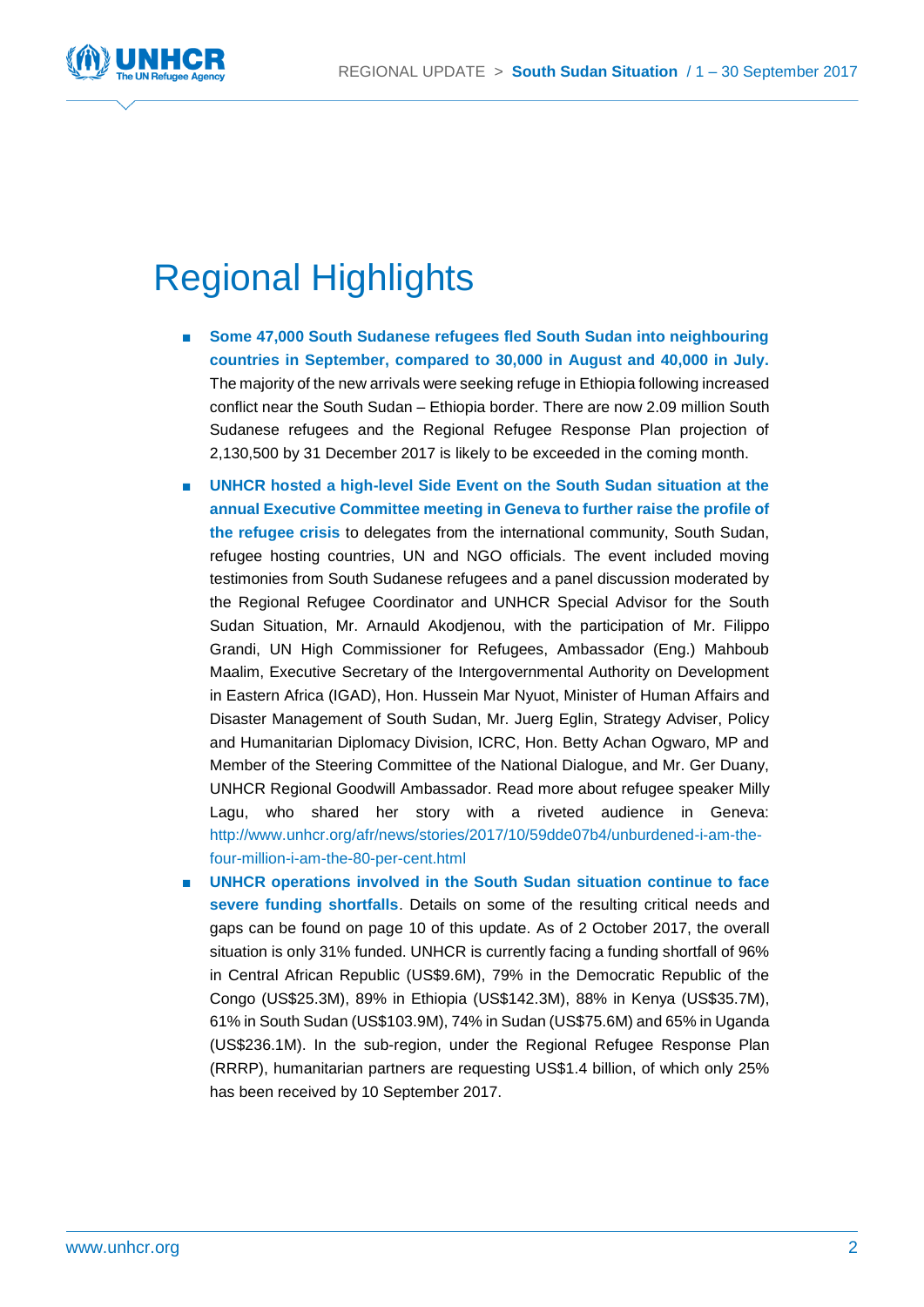

## Updates and Achievements

For more detailed information on the South Sudan situation response in specific country operations, kindly refer to the latest county updates, hyperlinked below and available on the portal: **[data.unhcr.org/southsudan](http://data.unhcr.org/southsudan)**



#### **SOUTH SUDAN**

#### **Latest developments**

- On 18 September, South Sudan's presidency downplayed talks to organise **presidential elections in 2018 as required by the 2015 Peace Agreement**. This comes after the United Nations warned South Sudan against holding elections before the ongoing war ends. The UN warned that plans to hold elections next year risk "deepening" an already devastating conflict.
- On 20 September, on the fringes of the UN General Assembly, the U.S. **President Donald Trump told African leaders that he will send his U.N. Envoy, Nikki Haley, to South Sudan and the Democratic Republic of Congo**. He further emphasized that real results in halting the catastrophe in South Sudan will require an African-led peace process.

#### **Achievements and Impact**

- **In Yida, UNHCR registered 1,009 new arrivals.** A total of 9,794 new arrivals have been registered since the beginning of 2017 against 9,471 in 2016.
- **UNHCR and partners continued Sexual and Gender Based Violence (SGBV) response and prevention activities across the country.** Some 25 new cases of SGBV were reported in Ajuong Thok and Yei, with survivors receiving support through comprehensive case management. In Ajuong Thok, UNHCR conducted a one-day training on Sexual and Gender-Based Violence (SGBV) for 19 refugee leaders, the national police, and the Commission for Refugee Affairs (CRA). In Makpandu refugee settlement, UNHCR, CRA and World Vision International conducted a two-day review and operationalization of SGBV prevention and referral for 37 members of the refugee community, partners and other stakeholders. In Kaya, UNHCR and ACTED conducted a one-day SGBV refresher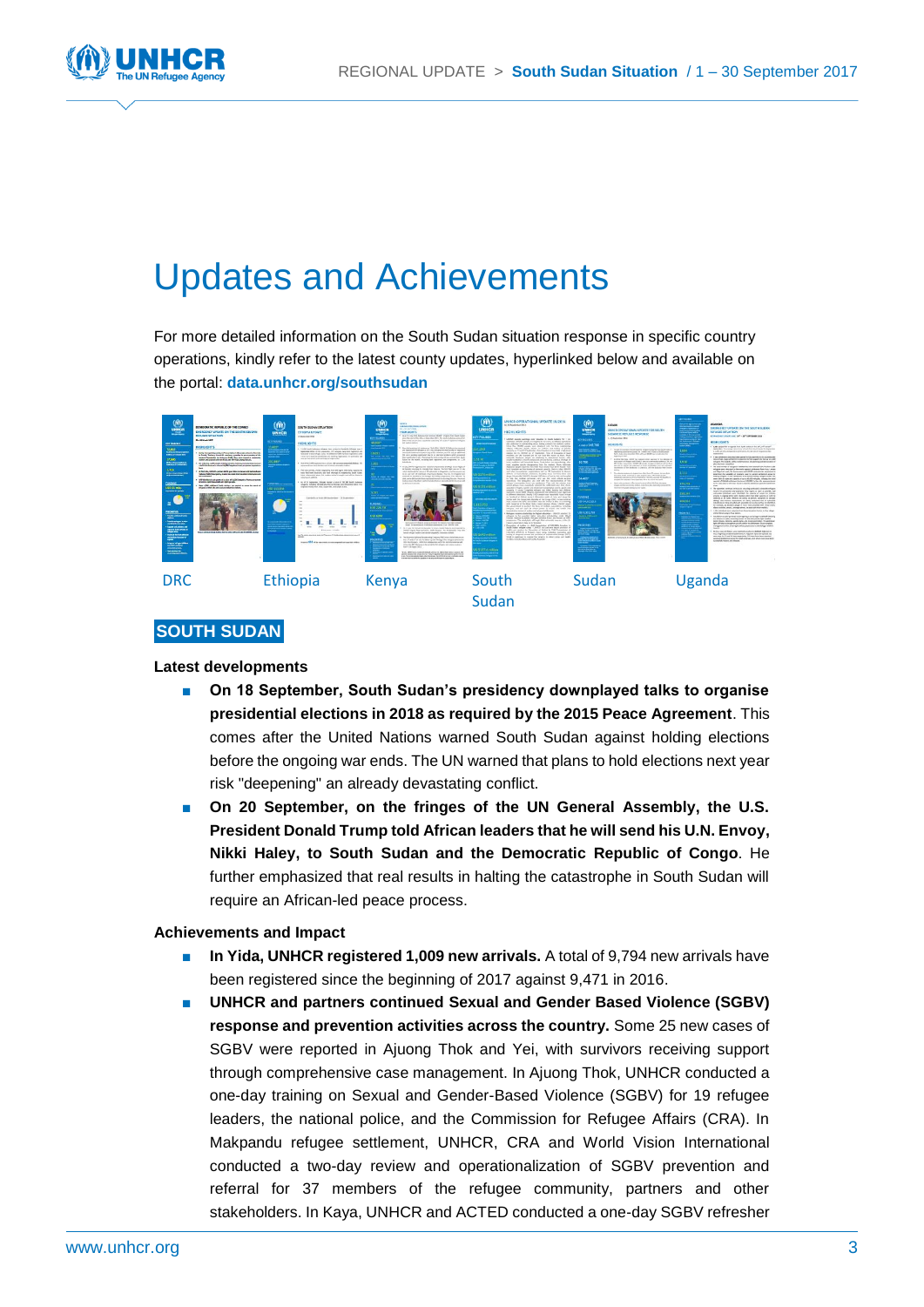

training for 25 members of the Night Watch Committee. Awareness campaigns in the camps in Upper Nile reached over 1,600 refugees.

- **Child Protection activities continued throughout the refugee camps.** In Maban, UNHCR identified and documented 315 children with specific needs, including unaccompanied and separated children (UASC), children living with vulnerable single parents and children with disabilities. UNHCR is working with partners to deliver tailored assistance to address the children's needs. In Doro, 24 members of the Youth Actors Network attended a one-day training on child and youth protection.
- **Education:** In Yei, UNHCR partner UMCOR reopened five Early Childhood Development Centers, with classes resuming for 232 students. In Juba, UNHCR selected 11 refugee students for the 2018 DAFI scholarship, a scholarship funded by the Government of Germany to help refugee students undertake tertiary education in host countries. In Yambio, UNHCR installed and handed over a solar power system to the State Ministry of Education, Gender and Social Welfare and provided Yambio Secondary Boarding was provided with 200 bed, 50 desks, 25 tables and 50 benches.
- UNHCR in collaboration with Across, MoH, and WHO established an Anti-**Retroviral Centre in Gorom camp**. It is the fourth ART centre to be established in 2017 after Panrieng Hospital, Bunj hospital and Makpandu PHCC.
- **In Yusuf Batil camp, Relief International established 11 perma-gardens** with the aim to increase the scope and scale of vegetable production in refugee camps.
- In Maban, 45 refugee women successfully graduated from a 3-month **tailoring training organized by UNHCR and Save the Children International (SCI).** Graduates were given start-up kits, including sewing machines, cloth and threads.
- **IDP Response:** In Yei, UNHCR partner UMCOR trained 50 foster caregivers on good parenting skills, confidentiality and anti-discriminatory practices. UMCOR also conducted a roadshow awareness campaign on Sexual and Gender-Based Violence (SGBV) in all 9 IDP Sites. In Maban, UNHCR and partner Humanitarian Development Consortium (HDC) in coordination with UNMISS Civil Affairs from Malakal conducted a joint training for 60 National Police Officers on conflict mitigation, social cohesion and peace building covering key thematic areas of community policing, crime investigation, South Sudan Police Act, conflict early warning and response, police as a tool for child protection. Also, 60 young people from host community and IDPs were trained in conflict management. In Malakal, UNHCR and HDC facilitated community workshop for 31 participants on community initiatives, including the environment, SGBV prevention, peace building and distributed dignity kits to 493 adolescent girls and women of reproductive age. In Yambio's Bangasu payam, UNHCR partner World Vision International completed the distributions of Core Relief Items to a total 840 IDP households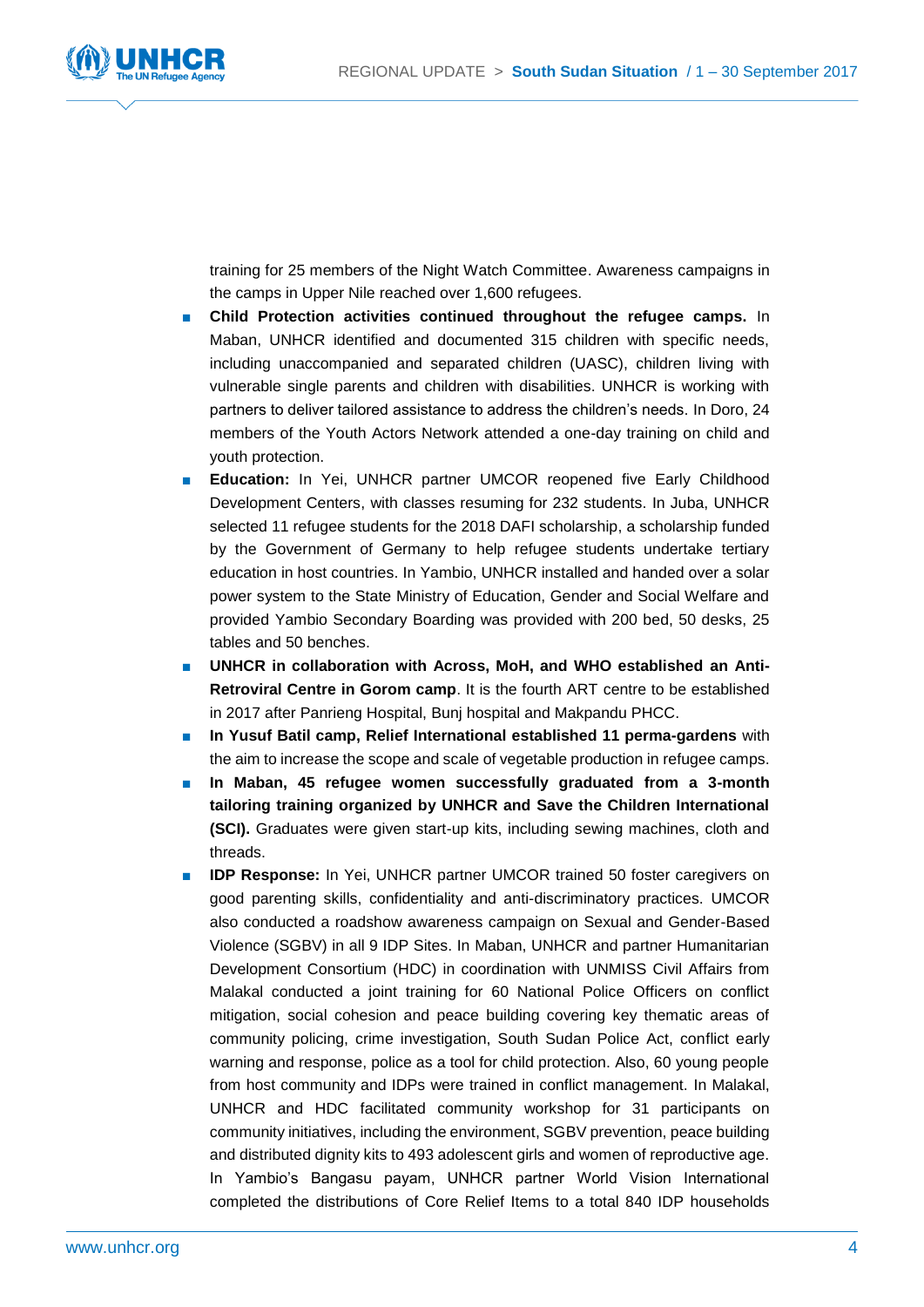

(4,478 people). In Bentiu, UNHCR and Danish Refugee Council (DRC) distributed CRIs to 26 households (128 individuals) mostly women and children who fled from Pakur in Koch County after their houses were looted and burned down.

#### **Countries of Asylum**

#### **CENTRAL AFRICAN REPUBLIC**

#### **Achievements and Impact**

- **UNHCR conducted home visits to elderly refugees with specific needs** who are living alone in the camp, to ensure their hygiene and nutritional wellbeing.
- UNHCR increased the target for semi-permanent shelters to 392, of which **142 are for persons with specific needs.** As of the end of the month, 97 of the 142 planned semi-durable shelters for persons with specific needs were under construction. For the remaining 250 shelters (i.e. those that are not for persons with specific needs), UNHCR partner Vision to Change the World will provide construction kits and technical support for refugee families to build their own shelters. Some 350 brick frames have already been distributed.
- Due to the logistical challenges in transporting food from the WFP **warehouse in Bambari to Obo, UNHCR has begun cash assistance for the refugees.** On 20 and 21 September, UNHCR distributed cash to 1,935 South Sudanese refugees as well as to 32 Congolese refugees who had recently suffered secondary displacement from Zemio. Assistance was provided at a rate of XAR 6,000 (approximately USD 10) per person. WFP is exploring the possibility of transporting food from Kampala, Uganda, as a way of bypassing the insecure supply routes within CAR.

#### **DEMOCRATIC REPUBLIC OF THE CONGO**

#### **Latest developments**

- **In September, UNHCR and the Congolese National Commission for Refugees (CNR) registered more than 1,000 newly arrived South Sudanese refugees at Meri and Biringi refugee sites.** UNHCR's partners continued to sensitize the asylum seekers residing at the border of the Aru territory to relocate to the Biringi site, which is at a safer distance to the volatile border area, and organized the relocation.
- Due to the ongoing activities of armed groups, the security situation in **Dungu territory (Haut-Uélé province) remained a serious concern and continued to restrict UNHCR's access to a considerable number of refugees and asylum seekers.** UNHCR provided assistance via its implementing partners to refugees in Duru, Bitima, Mogoroko and Doruma.

**Achievements and Impact**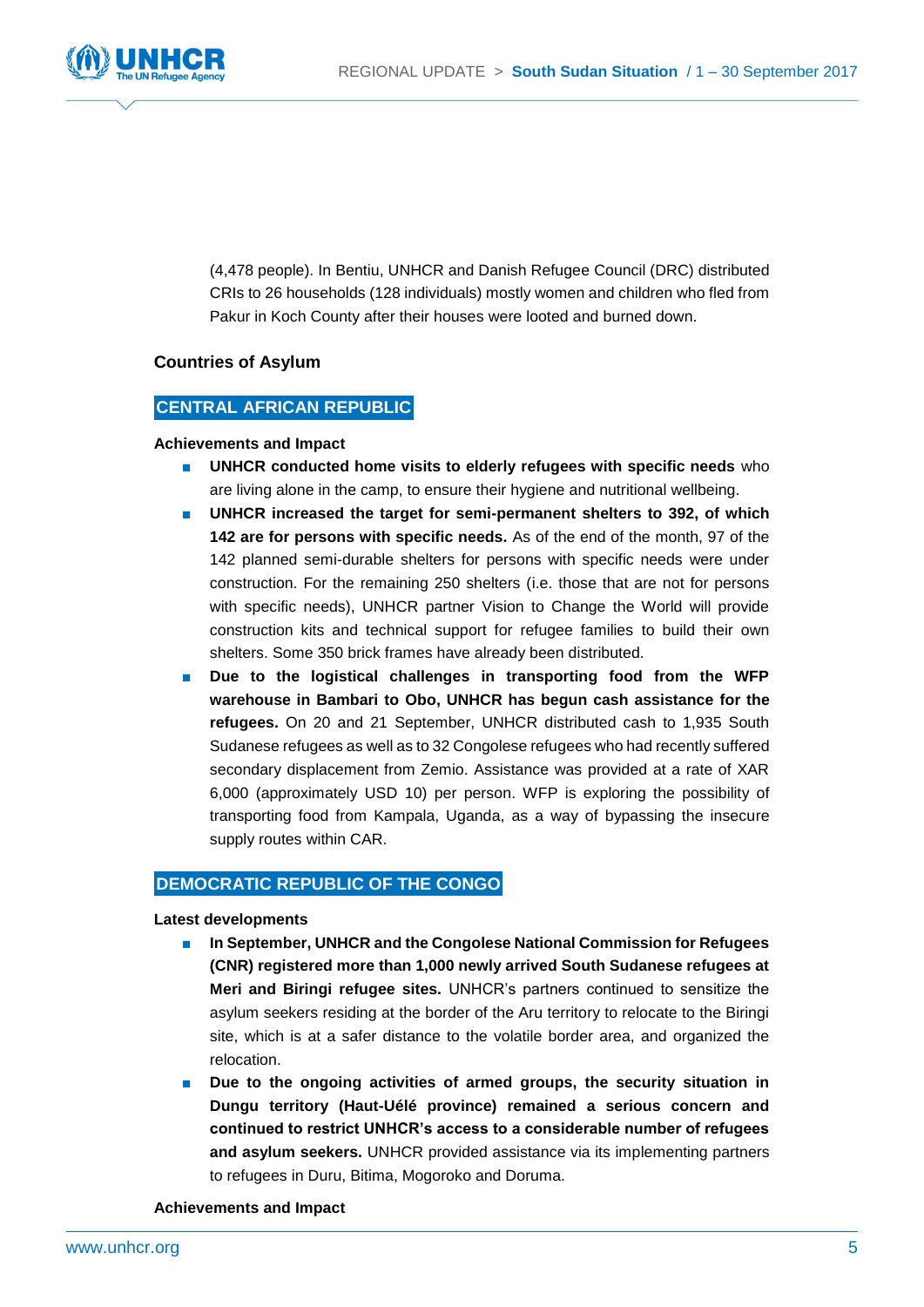

- **In Meri, UNHCR partner** *Agence de Développement Economique et Social* **(ADES) and the SGBV focal points sensitized over 9,000 people on SGBV prevention and response.** A total of 17 SGBV cases were reported in Meri and Biringi in September, bringing the total number of cases reported in 2017 to 158.
- In an effort to support the refugees with specific needs, UNHCR partner *Association pour le Développement Social et la Sauvegarde de l'Environnement (***ADSSE) continued to identify particularly vulnerable refugees across the sites,** the majority of whom are elderly, persons with disabilities, unaccompanied and separated children, pregnant women and single parents. About one fifth of the refugees in Meri and Biringi were considered as having specific needs. They received hot meals, food and non-food items and benefited from other community services according to their needs.
- **UNHCR significantly increased its support for school fees, uniforms and school supplies and now covers the expenses for 6,085 primary school-aged refugee children.** UNHCR also extended support to 800 children from the local communities. Three newly built and fully furnished primary school classrooms opened for the beginning of the school year in Biringi. Some 350 refugee children started their three-month French induction language classes at the Biringi site, preparing them to integrate into the Congolese public school system.
- The new health center Nyalanya in Meri was opened and will allow for the **treatment of a larger number of out-patients.** Over the month, 2,200 patients were treated at the health facilities in Meri and 900 patients received medical treatment in Biringi. Over 2,800 refugees were reached with information on malaria and over 6,700 condoms were distributed as part of regular HIV prevention campaigns. HIV remains a critical issue as the respective public health zones are poorly resourced with comprehensive HIV/AIDS competencies. Although antiretroviral medication is available, HIV tests and prevention of transmission of the virus from mother to child are not available at present.
- **UNHCR** and the International Labor Organization (ILO) conducted value **chain assessments for income generating activities in Meri, Biringi and Dungu.** Livestock breeding, small trade, motorcycle taxi, sewing, fish farming, masonry, hairdressing and beekeeping were identified for possible self-reliance activities promotion, in addition to agriculture, which UNHCR and the Food and Agriculture Organization (FAO) already promote among the refugees.

### **ETHIOPIA**

#### **Latest developments**

■ All of the estimated 30,000 new arrivals who crossed into Ethiopia over the **past weeks through the Gambella Region were relocated to the extension site in Nguenyyiel camp** and 8,095 underwent preliminary registration during the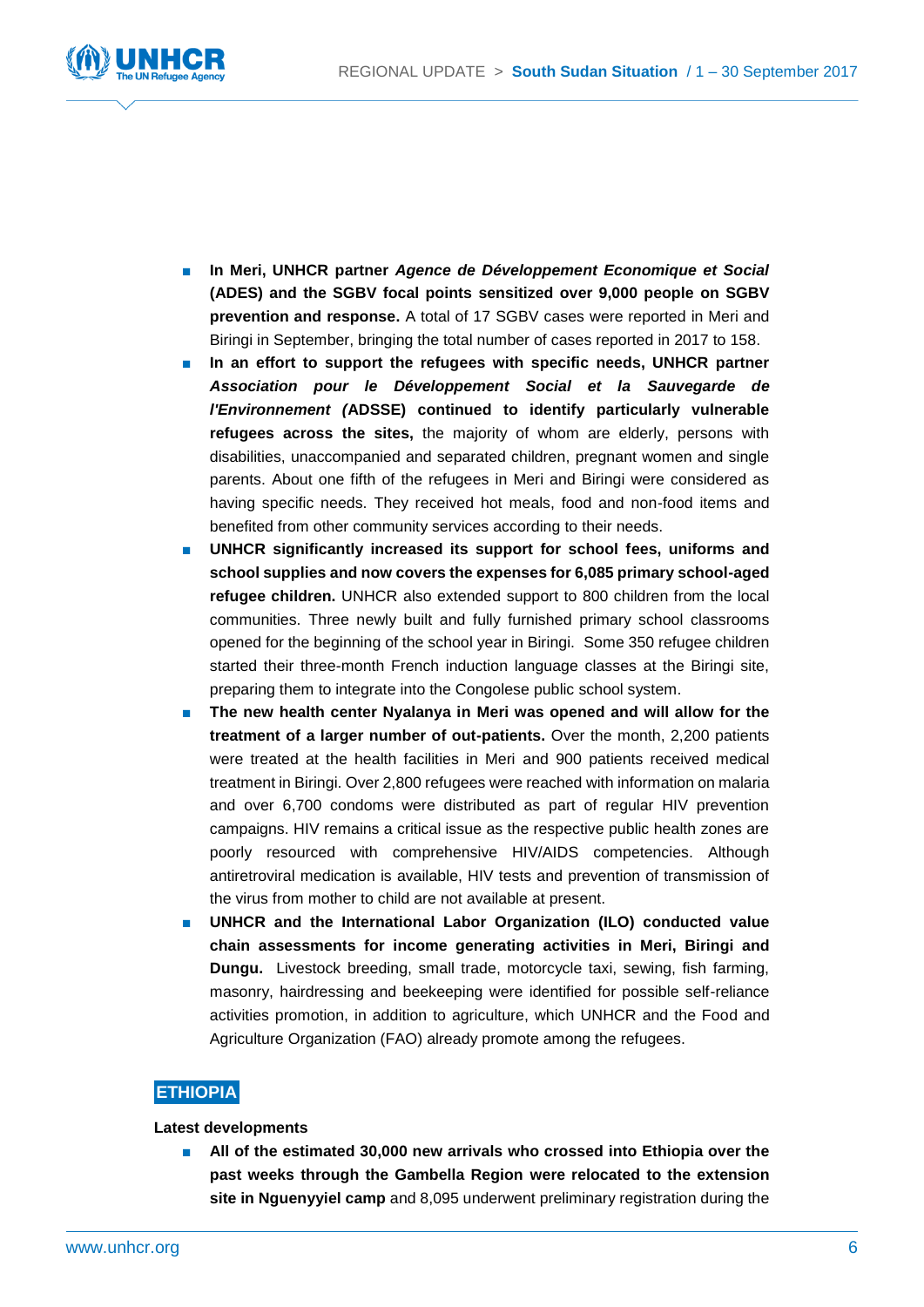

reporting period. Many of the recent arrivals brought with them large heads of livestock and most were largely unwilling to relocate to Gure-Shombola Camp in the Benishangul-Gumuz Region.

■ **Preparations are underway for a possible renewed influx of South Sudanese refugees into Gambella at the end of the rainy season in November, however finding a suitable site for a refugee camp remains a challenge.** Given the lack of a suitable site in the predominantly flood-prone terrain, an out-of-camp scheme tailored to the Gambella context needs to be considered. UNHCR continues to advocate with ARRA and the Regional Government for an appropriate solution.

#### **Achievements and Impact**

- **Since the start of the relocation of refugees from Pagak, Gambella, to Gure - Shombola camp, Assosa, in May 2017, a total of 3,223 refugees have been relocated in 15 convoys**, including 64 refugees who were relocated on 16 September.
- **An additional ten incentive workers were deployed in Nguenyyiel camp to provide support on SGBV prevention and response**. Focal points for the Prevention of Sexual Exploitation and Abuse (PSEA) have become operational.
- Some 112 persons with disabilities were identified from among the recent **arrivals,** with further analysis being undertaken to identify those in need of mobility appliances and accessible WASH facilities.
- A total of 48,397 children under five years were immunized with Oral Polio **Vaccine, as part of a Polio Eradication Campaign.** Some 48,722 children received Vitamin A supplementation as part of the enhanced outreach strategy for child survival (EOS) while 32,659 children received Albendazole for deworming.
- The Global Acute Malnutrition rate (GAM) among the new arrivals stands at **11%.** Out of a total of 7,378 children under five years screened for malnutrition using MUAC and weight for height over the past weeks, 282 (3.8%) were identified with Severe Acute Malnutrition (SAM) and 533 (7.2%) with Moderate Acute Malnutrition (MAM). All identified SAM and MAM cases and a further 117 pregnant and lactating women were admitted in to nutrition treatment programs.
- New arrivals are being organized in shelter committees to help with the **construction of emergency shelters in the newly cleared space in Nguenyyiel Camp.** During the reporting period 2,597 emergency shelters were completed bringing the total that was handed over to beneficiaries to 4,597.

### **KENYA**

#### **Latest developments**

■ A total of 17,571 South Sudanese refugees have been registered in Kenya in **2017 so far, bringing the total South Sudanese refugee population to 110,377.**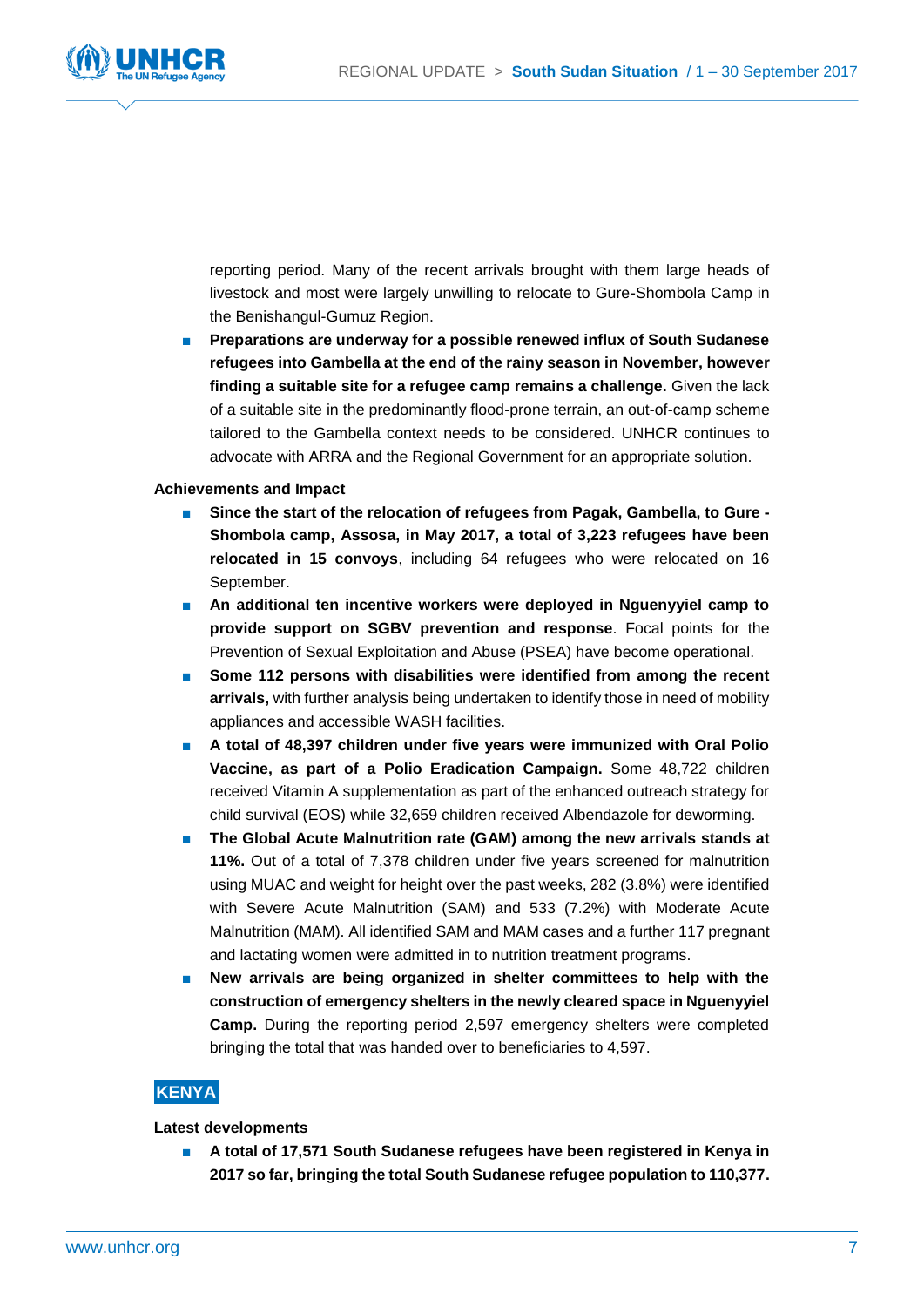

The new arrivals have surpassed the RRP population projections of a total of 108,000 South Sudanese refugees in Kenya by the end of 2017.

**Five South Sudanese refugees living in Kenya participated in the 2017 Asian Indoor and Martial Arts Games (AIMAG), in** Ashgabat, Turkmenistan. Over 5,000 athletes from 60 countries took part in the games.

#### **Achievements and Impact**

- Comprehensive medical and psychosocial support was provided to 22 South **Sudanese SGBV survivors during the month of September.**
- **A total of 800 permanent shelters will be constructed by the end of 2017 to provide dignified shelters for refugee families in Kalobeyei integrated settlement, the majority of whom are from South Sudan (71%).** However, further shelters are urgently needed at the settlement as approximately 8,000 families currently live in temporary shelters in Kalobeyei.

### **SUDAN**

#### **Latest developments**

- **Nearly 185,000 South Sudanese refugees have arrived in Sudan in 2017 so far.** Despite having surpassed the revised planning figure of 180,000 for 2017 new arrivals, the total caseload of refugees who arrived in Sudan post-December 2013 remains below the overall planning figure estimate of 477,000 by the end of 2017, due to the roll-out of biometric registration of the existing caseload, which has helped to refine household level estimates.
- **The Locality Commissioner, UNHCR, WHO, WFP, UNICEF, Care International Switzerland (CIS), Global Aid Hand (GAH), El Ruhama Organization and ECHO travelled to El Radom, South Darfur, on 26 September to assess response progress and emerging needs.** El Radom has been a key arrival point for South Sudanese refugees in 2017, and the refugee population there has swelled from 4,300 to over 21,000 in five months. Immediate needs identified include a health clinic, women's personal hygiene kits, more latrines, improved access to water supply, income generating opportunities for women, livelihood inputs, and shelter materials. UNHCR is mobilizing funding to address some of the shelter and WASH gaps; however, further resources are urgently needed.
- **UNHCR, COR, the state Ministry of Health (SMoH), CAFOD and Plan International Sudan undertook a joint WASH assessment across all 8 refugee camps in White Nile to assess latrine functionality and coverage gaps.** The greatest gaps are in Khor Al Waral, with 96 people per household latrine due to high congestion. In Dabat Bosin, there are 84 people per latrine, with nearly 80% of available latrines non-functional. The situation is marginally better in Alagaya (55 persons per latrine), Um Sangour (56), Kashafa (29), Jouri (27), Al Redis I (25) and II (24). Work to address the need will begin in November after the rainy season.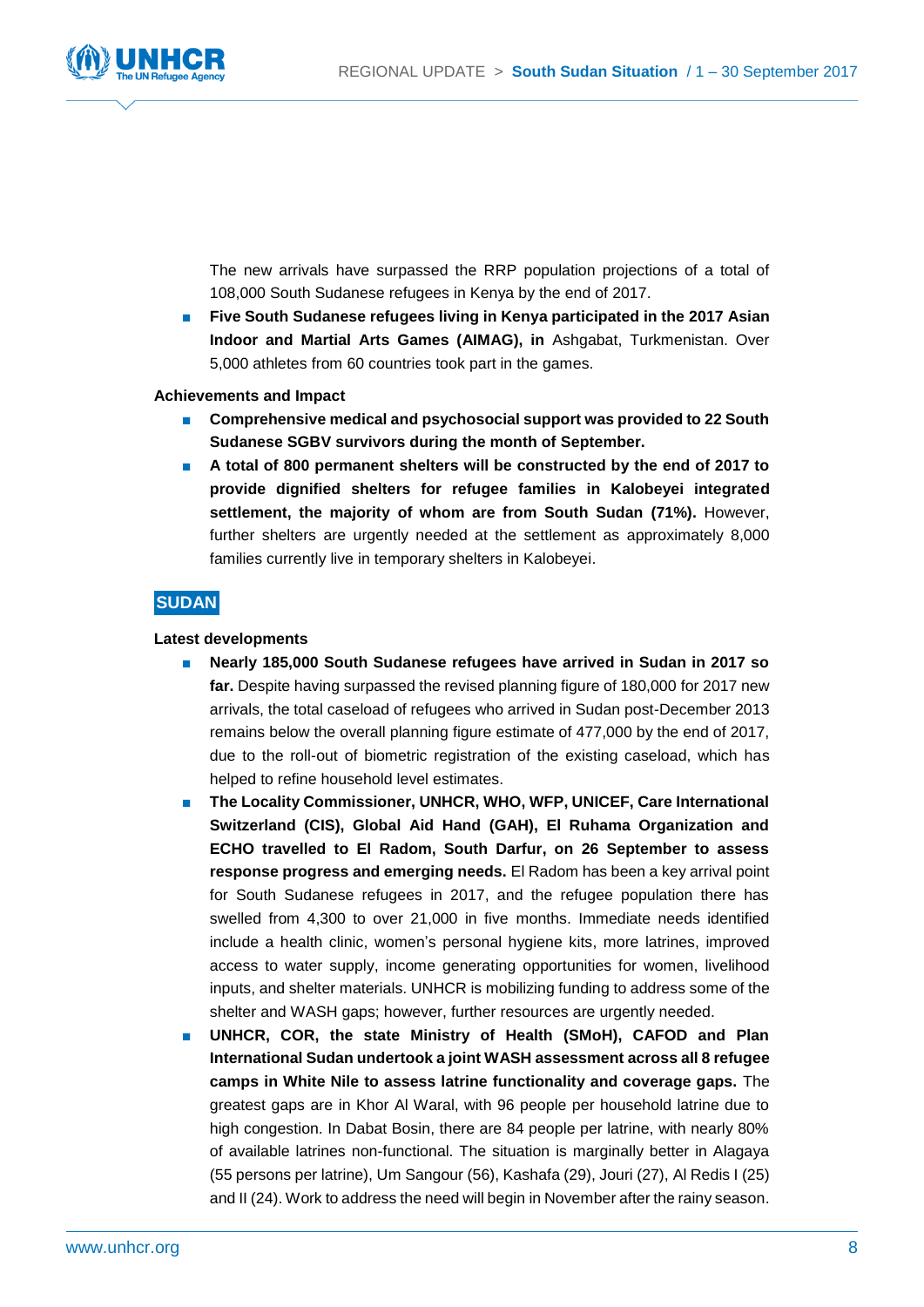

#### **Achievements and Impact**

- UNHCR, the Government of Sudan's Commission for Refugees (COR) and **the state Civil Registry are working together to resume the birth registration campaign targeting South Sudanese refugee children born in all refugee camps in White Nile**. Birth registration has also been initiated in East Darfur, and will begin this month for refugee children born in Kario camp. Birth registration is an important protection activity that helps facilitate access to services for refugee children born in their country of asylum and reduces their risk of statelessness.
- **National partner El Ruhama Organization completed the construction of a women's centre in the refugee settlement beside the reception centre in El Radom, South Darfur,** to improve access to GBV and livelihood support interventions, including training targeting 100 vulnerable refugee women to enhance their income generation potential.
- UNHCR and UNDP have signed an agreement with the Global Fund to Fight **AIDS, Tuberculosis and Malaria that will allow for the procurement and distribution of 497,600 mosquito nets to protect nearly 250,000 refugee and host community families.** The agreement provides full coverage of the current refugees, vulnerable host community members, and for new arrivals in early 2018.
- MSF-Switzerland is expanding inpatient treatment services at the refugee **health clinic in Kario camp, East Darfur,** via the deployment of a medical doctor and assistant for 24 hour service coverage, including emergency care.
- **State authorities have confirmed that land extensions can proceed to decongest several refugee camps in White Nile, in anticipation of additional new arrivals throughout the remainder of 2017 and into 2018.** The extensions include Al Waral for an additional 4,500 households, Um Sangour (3,000), Al Redis II (1,500), Kashafa (1,000) and Jouri (1,000). Land preparations will begin in November, following the end of the rainy season.
- **Following targeted advocacy with local authorities, South Sudanese refugees in White Nile are now allowed to engage in agriculture labour activities, with some new regulations.** It is estimated that over 40 per cent of camp-based refugees in White Nile were engaged in some form of agricultural activities to meet their basic needs prior to the ban on refugee livelihood activities that was introduced in White Nile earlier this year.

### **UGANDA**

#### **Latest developments**

A total of 14,473 South Sudanese refugees arrived in Uganda in September **at an average daily rate of 482.** New arrivals report that heavy rains, flooded rivers and worsening road conditions are making it difficult for South Sudanese refugees fleeing fighting in their country to reach safety in Uganda.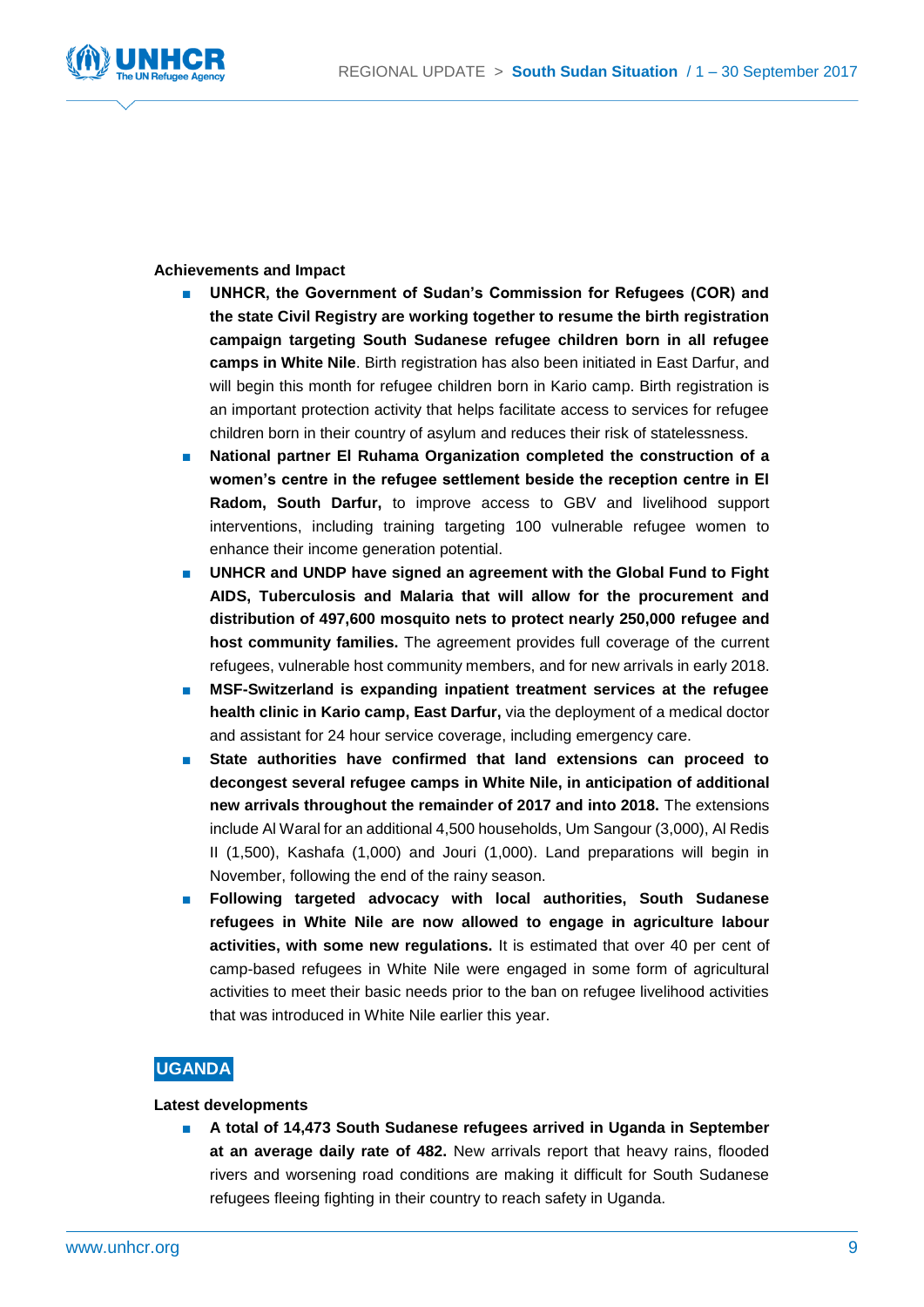

#### **Achievements and Impact**

- **Protection:** Biometric registration of all refugees in Bidibidi settlement, Arua district, has now been completed and the backlog cleared. Preparations are underway for biometric registration to commence in Palabek settlement, Lamwo district, in October.
- **Water, Sanitation and Hygiene**: Access to safe water stands at 15 litres/person/day (l/p/d) in in Adjumani settlements, 12 l/p/d in Imvepi and 16 l/p/d in Bidibidi, compared to the UNHCR emergency standard of 15 l/p/d. Phasing out of water trucking remains a key priority.
- **Community Empowerment and Self-reliance:** In Bidibidi, 80 traders who had received cash assistance were monitored to assess progress. Cash-based assistance is being scaled up by partners, with ongoing monitoring to assess its effectiveness at individual and household level.

## Critical Needs and Priorities

### **DEMOCRATIC REPUBLIC OF THE CONGO**

**Health:** Additional mosquito nets are urgently needed for 12,500 refugees in Meri and 1,600 in Biringi.

**Shelter:** 5,200 families in Meri and 360 in Biringi still urgently required family shelters. They have lived in overcrowded transit hangars for months where they are exposed to the weather and an increased risk of infectious diseases. Construction material is scarce, particularly in the vicinity of the Meri site.

**Education:** The enrollment rate in primary school remains low as only the refugee children whose school fees were covered by UNHCR attend school (49% of the children of primary school age in Meri and 64% in Biringi). An increase in funds would significantly raise school attendance.

### **ETHIOPIA**

**Health:** With only one functional health centre catering to the needs of more than 80,000 refugees, there is a severe shortage of health facilities in Nguenyyiel refugee camp. Work is ongoing to enlist a new health NGO to support ARRA in the provision of health services in the camp.

**Shelter:** 52 per cent of households registered in Gambella Camps are in need of transitional shelter assistance.

**WASH:** Deteriorating access road condition to Nguenyyeil camp (7 KM from main road) and lack of access road in the new zones (D and A), as well as frequent truck breakdown is greatly affecting water truck movement and water provision.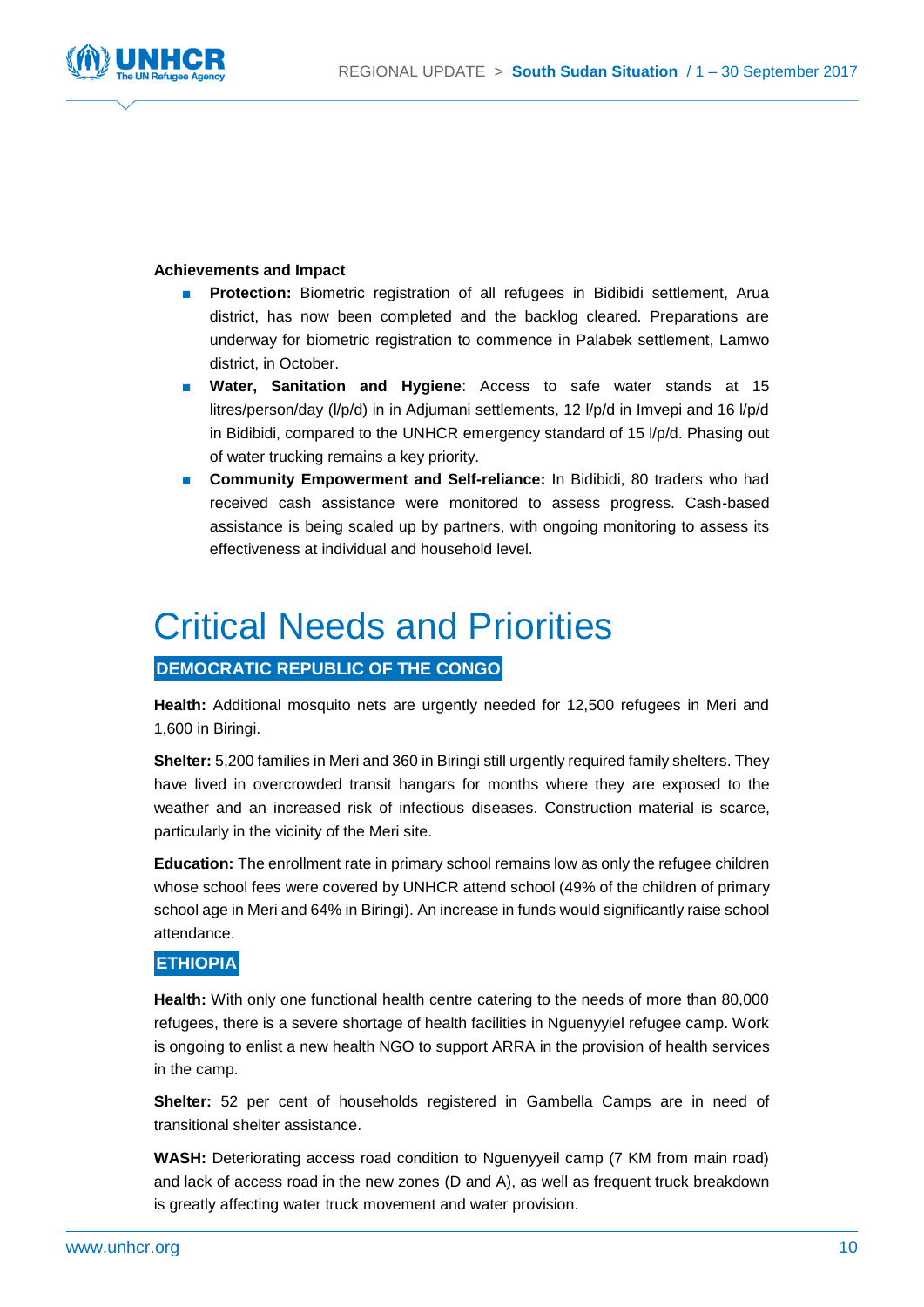

## **KENYA**

**Education:** Inadequate education facilities, including classrooms, toilets, desks, WASH and play facilities, is causing school congestion and preventing the enrolment of out-ofschool children. An insufficient number of teachers, including the low number of female teachers, limited training opportunities and low remuneration and motivation is further affecting education quality.

### **SUDAN**

**WASH:** Refugee women's committees in both Kario and Al Nimir camps in East Darfur have flagged a lack of personal hygiene kits as a key gap and priority for assistance, flagging the importance of regular renewal of items to manage menstrual hygiene.

### **UGANDA**

**Education:** Inadequate infrastructure, textbooks and teachers in schools remain a major gap that requires urgent attention across the settlements.

**Health:** Distribution of mosquito nets and stocking of antimalarial drugs is required to reduce malaria prevalence, which is high across the settlements.

**Shelter, Infrastructure and Distribution**: In Palorinya, kitchen sets have been unavailable since June, meaning refugees are not receiving the complete package of life-sustaining items. Across West Nile, infrastructure such as roads and bridges have been damaged by seasonal flooding, rendering them impassable. Repair and reconstruction is required.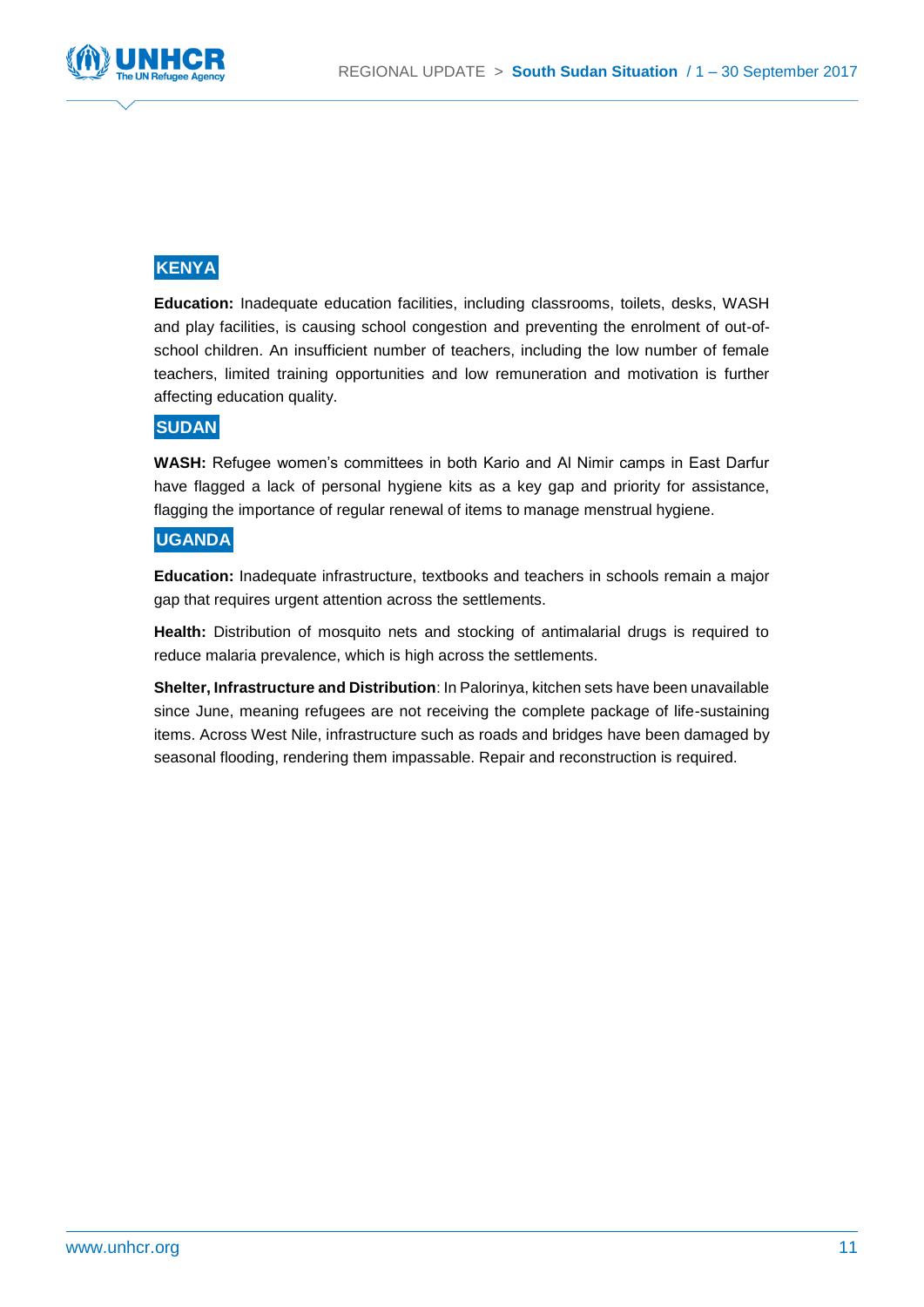

## Financial Information

UNHCR is very grateful for the financial support provided by donors who have contributed to their activities with unearmarked and broadly earmarked funds as well as for those who have contributed directly to the operation.

#### **Donors who have contributed to the operation:**

- United States of America
- Germany
- United Kingdom
- European Union
- Japan
- Norway
- CERF
- Denmark
- Australia
- Sweden
- **Finland**
- Private Donors Germany
- Ireland
- Austria
- Educate a Child Programme
- UNIQLO Co. Ltd
- Canada
- Belgium
- IKEA Foundation
- IGAD
- Church of Jesus Christ of Latter-Day Saints
- Missionarie del Sacro Cuore di Gesù
- Luxembourg
- UNDP
- Nando Peretti Foundation
- Private Donors Australia
- Country-Based Pooled Funds
- **Private Donors Switzerland**
- France
- Bill & Melinda Gates Foundation
- **African Union**
- International Olympic Committee
- U.N. Foundation (UNFIP)
- Private Donors Spain
- Private Donors Japan
- United Arab Emirates
- **Private Donors Sweden**
- Private Donors China
- Private Donors Canada
- **Private Donors USA**
- Private Donors Italy
- Private Donors United Kingdom
- Holy See
- Private Donors United Arab Emirates
- Private Donors Brazil
- Private Donors Austria
- **Private Donors France**

### **Funding (in million USD)**

A total of 277.8 million has been funded as of 2 October 2017